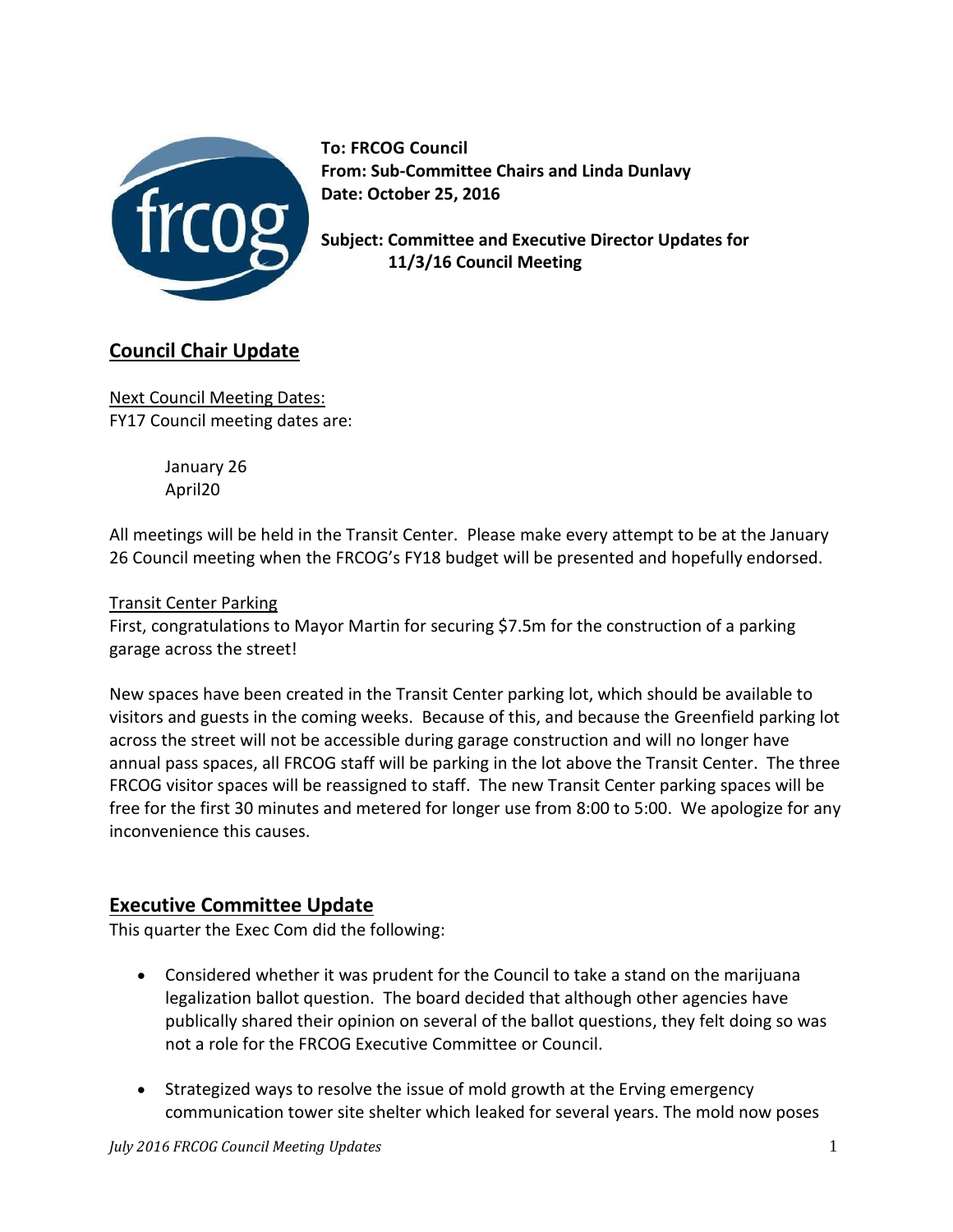health problems for technicians and could easily be corrosive to the expensive equipment.

- Accepted the Trudell Bartlett Trust funds established for the Franklin County Commission in 1995 for \$5,000 (now **\$**6119.34) and discussed possible programmatic or charitable uses.
- Discussed and adopted a letter requesting Governor Baker's administration prioritize expenditure of the 2.8 million of DLTA funding and authorize DHCD to enter into FY17 contracts with the FRCOG and the Commonwealth's other twelve Regional Planning Agencies.
- Discussed changes in Transit Center parking and Greenfield town parking policies.

# **Executive Director Update**

# Chamber of Commerce Transition

After more than 40 years as President of the Franklin County Chamber of Commerce, Ann Hamilton has announced her retirement which will occur at the end of 2016. The FRCOG, recognizing the importance of the Chamber to the region's businesses and economy, has been a long-time Board member of the Chamber and, this year, Linda D. is the Chair of the Board. Linda is overseeing this important transition and is helping the Chamber conduct a 6-month strategic planning process that will help guide decision-making for a new Chamber leader. The strategic planning process begins with a short survey about Chamber services. To participate in the survey, Council members should go to [https://www.surveymonkey.com/r/FCChamberSurvey.](https://www.surveymonkey.com/r/FCChamberSurvey)

# Community Compact Projects

We continue to work on and complete the Community Compact projects previously reported on. In FY17, only towns that have not already participated in the Community Compact program can apply. In Franklin County, this is limited to:

- Bernardston
- Gill
- Monroe
- Northfield
- Shutesbury
- Warwick
- Whately

We encourage towns that have not yet applied to apply. Eligible best practices have been better refined and defined and the work product has been very useful. Joe Markarian is again available to assist communities with improving municipal financial practices.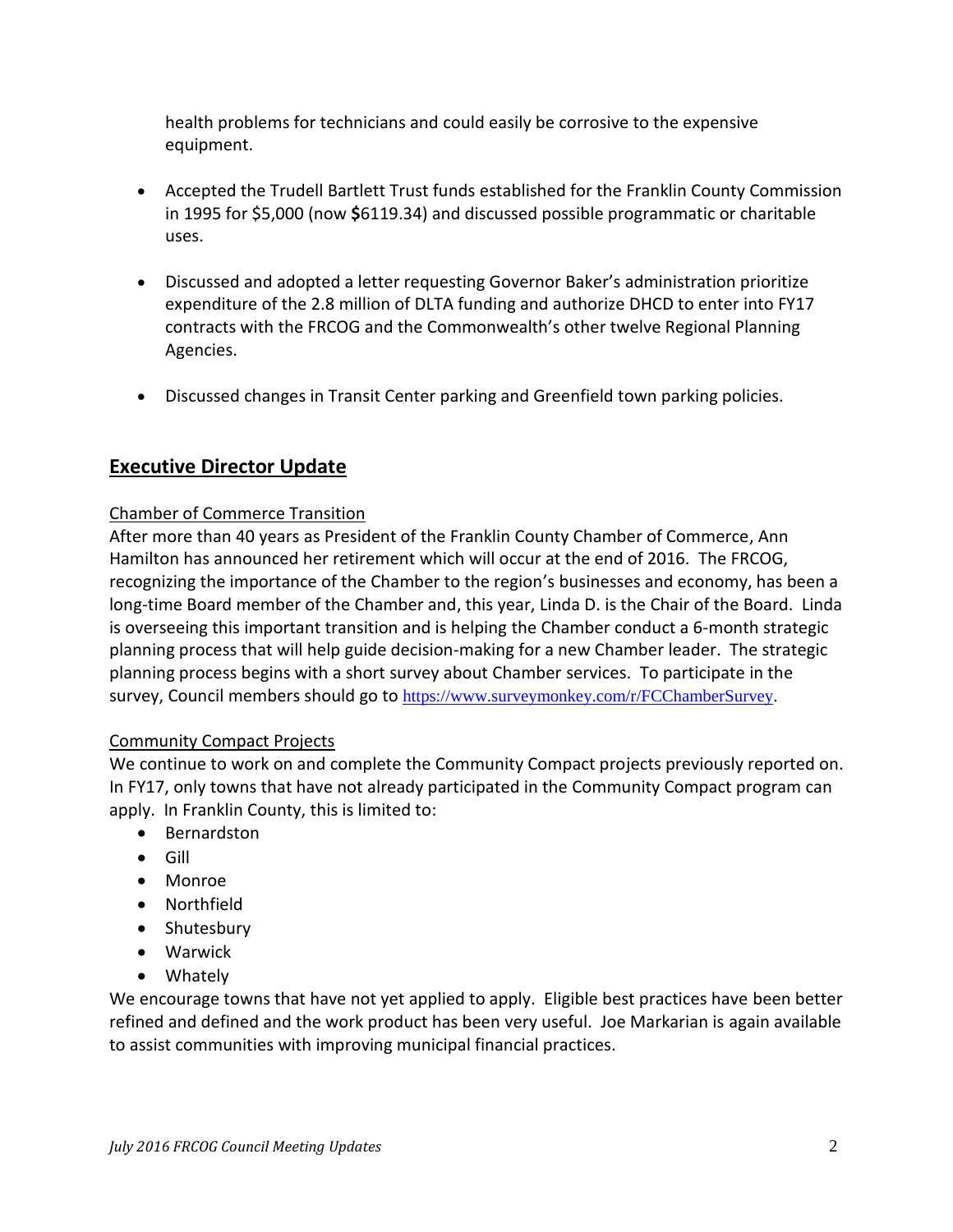# Communities That Care Coalition Substance Abuse Prevention

The Communities That Care Coalition has recently released the 2016 Teen Health Survey data, and included an analysis of the impact of race & ethnicity, income disparity, and sexual orientation on youth health in the region. The coalition's 20-minute press conference on this topic can be viewed at [www.gctv.org/videos/teen-health-survey-results-](http://www.gctv.org/videos/teen-health-survey-results-2016)[2016.](http://www.gctv.org/videos/teen-health-survey-results-2016) The powerpoint, data tables, and survey report can be found at [www.communitiesthatcarecoalition.org.](http://www.communitiesthatcarecoalition.org/)

In addition, in September the Coalition worked with the state Bureau of Substance Abuse Services to organize an advanced teacher training in the evidence-based prevention program *LifeSkills* in Greenfield. Following the training the Coalition launched an online professional learning community for the LifeSkills Training Program, run through the FRCOG by Frontier Regional's health teacher, Kate Blair. For more information contact Kat Allen 774-3167 x 119 or [kallen@frcog.org.](mailto:kallen@frcog.org)

# Communities That Care Mass in Motion

Next Mass in Motion Steering Committee meeting: Thursday, November 10 from 9-11 am in the 1st Floor Conference Room at the John W. Olver Transit Center. If you are interested in joining, please contact Rachel Stoler rstoler@frcog.org

Walkability Assessments: Walkability is a measure of how friendly an area is to walking. Walkability has health, environmental, and economic benefits. These assessments provide a guide to observing the walking infrastructure and environment in a given location, and can lead to specific recommendations for improvements to make it more walkable. Towns and groups interested in walkability assessments may contact Rachel Stole[r rstoler@frcog.org](mailto:rstoler@frcog.org), Beth Giannini [Giannini@frcog.org](mailto:Giannini@frcog.org), or Jessica McMillin [jmcmillin@frcog.org](mailto:jmcmillin@frcog.org)

Food Access Focus Groups: Over the summer, FRCOG staff conducted 10 focus groups with seniors, young people, and residents of housing complexes to learn more about how and where people access food, barriers to access, and factors that facilitate food access. A report on the results of the focus groups will be available on the FRCOG website in November. For more information contact Rachel Stoler 774-3167 x 121 or [rstoler@frcog.org](mailto:rstoler@frcog.org) or Jessica McMillin 774-3167 x 136 [jmcmillin@frcog.org](mailto:jmcmillin@frcog.org) 

# Complete Streets Funding Program

The [Massachusetts Complete](http://www.massdot.state.ma.us/Portals/8/docs/CompleteStreets/flyer.pdf) Streets Funding Program continues to provide opportunities for communities to access funding for planning and implementation of projects that support a transportation network for all users, not just cars. A number of towns in Franklin County have passed Complete Streets policies, and several are currently pursing technical assistance funding to compile Complete Streets Prioritization Plans. In addition, more MassDOT conducted workshops on the Program have been scheduled to help towns get started. If you would like further information on the Program or are interested in participating, please contact Elizabeth Giannini at [giannini@frcog.org.](mailto:giannini@frcog.org)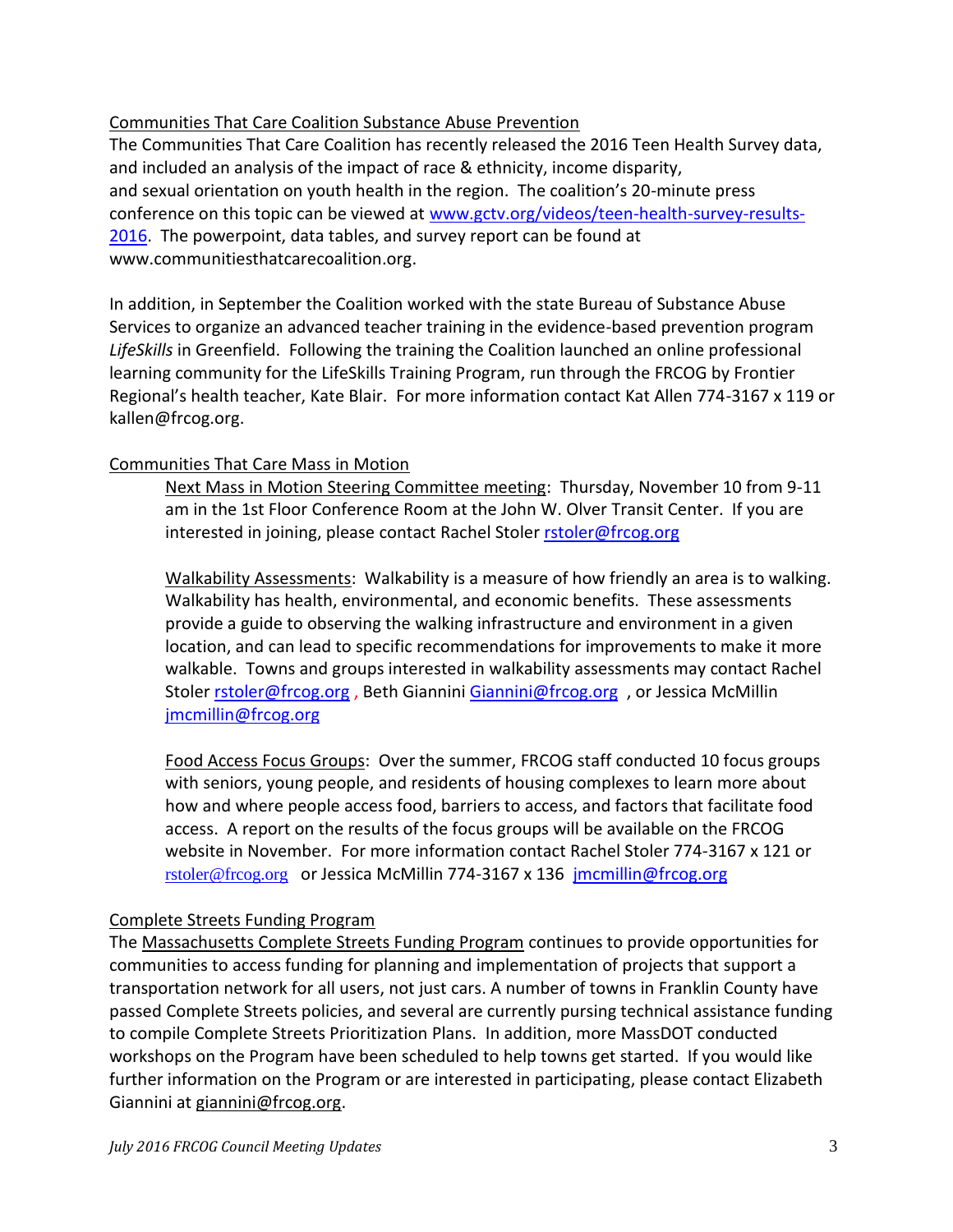# Cooperative Public Health Service

The health district's Public Health Nurse reports that flu season is well underway. The last few flu clinic dates are:

Nov. 8 -- Leyden Town Hall, 7-9:30 AM and 5-7 PM Nov. 15 – Mohawk Trail Regional School 6—8 PM

The district is now able to accept all insurances and supports the vaccination program through those revenues.

Through our FDA Food Safety grant, CPHS is holding low-cost food safety training for residents and food service employees of member towns, and others. A three-part session will be held on the evenings of 11/3, 11/7 and 11/9 at the Deerfield Elementary School and a final all-day session will take place on January 27. These trainings allow participants to receive all three required food safety certifications (ServSafe, Choke Saver, and Allergen Awareness) at once for a greatly reduced price. Residents of district member towns get preference for registration, but anyone is welcome.

# Cooperative Purchasing Program

Our prices for winter road sand are comparable to last year, but there were two new companies vying for our winter road salt contract and that competition has driven down the prices for this typically expensive product by \$6-8/ton which should result in a good savings for this year.

The recently enacted Chapter 218 of the Acts of 2016, *An Act Modernizing Municipal Finance and Government* has changed the requirements for certain Ch. 30b (supplies and services) and Ch. 149/30, 39M (construction) procurements. Town administrators and department heads should be aware that bids that open on or after November 7, 2016 will be subject to the changes, the most notable being a new requirement to post bids on the CommBUYS website (formerly CommPASS), but also changing the ways in which "Quotes" are solicited. New procurement charts have been issued by the Inspector General's office summarizing the changes and you can link to them on the FRCOG bid website <http://frcog.org/bids> under "Related Links" on the right side of the page. Contact Andrea Woods at ext. 104 if you have any questions.

# DLTA Local Technical Assistance Program

DLTA is the state grant funding that allows the FRCOG to help towns with traditional planning projects and projects that promote regionalization. We remain concerned that this invaluable funding will be cut if and when the Governor makes 9C cuts. It is our understanding that Lt. Gov. Polito and EOHED Secretary Jay Ash are supportive of the program and its continued funding so perhaps it will survive. We will keep you informed.

# East County Transit Study

Staff has recently completed a study that examined the feasibility of initiating fixed route transit service in the communities of Leverett, New Salem, Shutesbury, and Wendell. Currently there is no fixed route transit service to or from this area of the county, nor are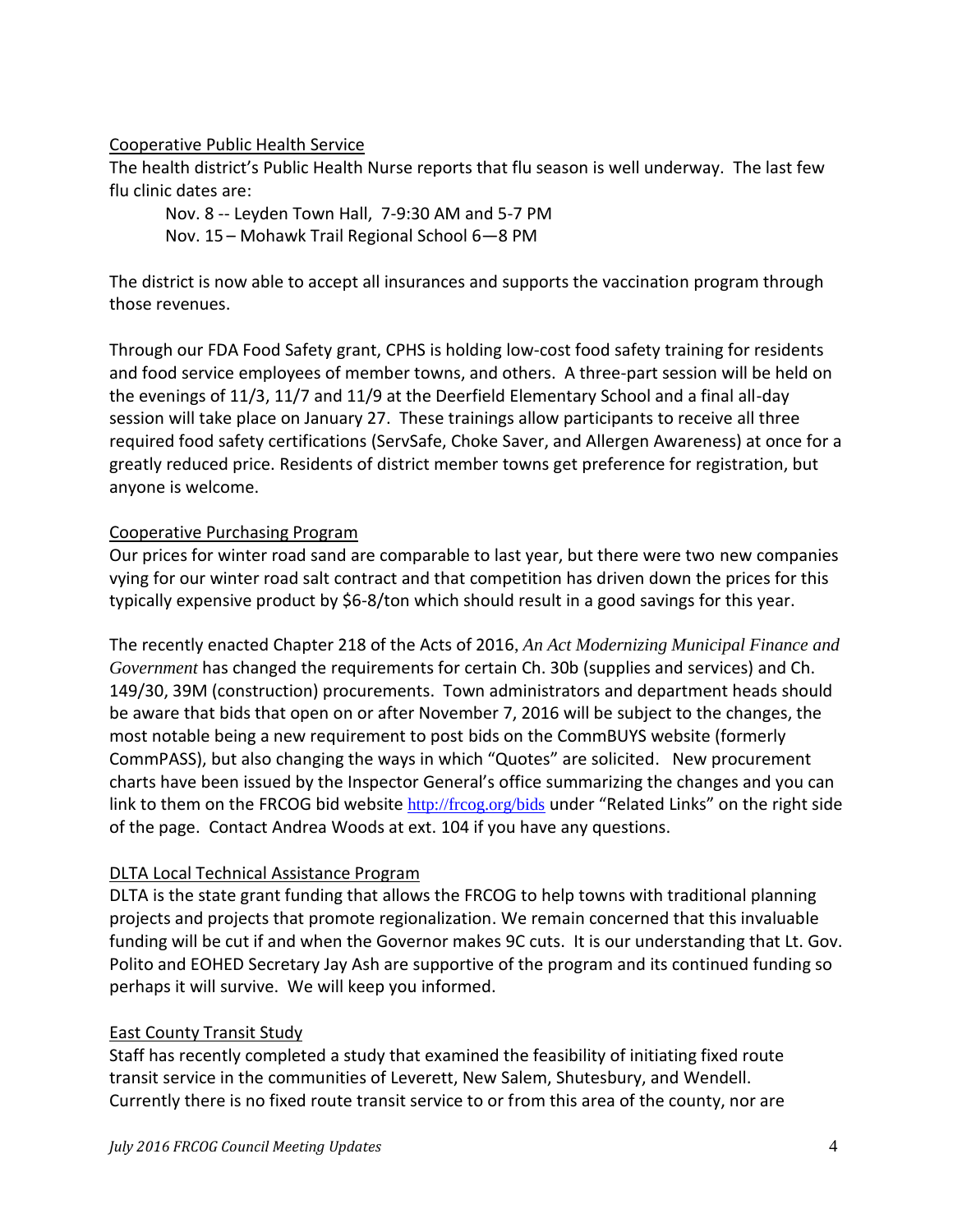there connections to other transit routes or providers. A survey was conducted of all households in the 4-town area, with a very strong response rate. While it does appear that there is potentially sufficient demand for service to and from the area, current funding levels do not support start-up at this time. However, should additional funding become available in the future, the completed study would make it possible to revisit the idea at that time.

#### Economic Development Planning Program

FRCOG received its eleventh planning partnership grant from the US Economic Development Administration to fund staff work on the Comprehensive Economic Development Strategy (CEDS) program. As part of this program year, staff and the CEDS Committee will work on a new Economic Resiliency chapter to include in the 2017 CEDS Annual Report. This chapter will look at how the region can be better prepared to recover quickly from, withstand and avoid economic shocks.

FRCOG continues to participate in a tri-state region economic initiative with southeast Vermont and southwest New Hampshire agencies. Earlier this month, the CEDS Committee and local officials participated in an asset mapping exercise on the green economy, led by the Brattleboro Credit Corporation. This information will be part of Ecovation Hub initiative to enhance the green building cluster in the tri-state region. FRCOG also participated in the creation of a white paper that examines the lessons the tri-state region has learned from the closure of the Vermont Yankee Nuclear facility and its impacts. Later this fall, FRCOG will be part of a report that compares the three CEDS Plans of the tri-state region to identify common challenges and opportunities for collaboration. For more information, contact Jessica Atwood, Economic Development program Manager at [jatwood@frcog.org](mailto:jatwood@frcog.org) or (413)774-3167 x123.

#### FERC Relicensing of Five Connecticut River Hydropower Projects

Two of the five hydropower projects are in Franklin County – the Northfield Mountain Pumped Storage Project and the Turners Falls Dam. On October 14, 2016, FirstLight Power Resources, the owners of the two projects, released the remaining Study Reports for the 2016 field season including the three volume, 1,200+ page *Northfield Mountain/Turners Falls Operations Impact on Existing Erosion and Potential Bank Instability* (the so-called "erosion causation" study). FRCOG and members of the Connecticut River Streambank Erosion Committee are working closely with stakeholders to carefully review the 2016 Study Reports related to bank erosion, cultural resources, and recreation resources since the new FERC license for the projects will be valid for 30 to 50 years.

Funding will be requested to hire consultants to help with the review of this highly technical material to ensure that the new FERC license has adequate environmental safeguards and provisions to protect cultural resources and recreational amenities for current and future Franklin County residents.

We will provide comments to FERC by December 14, 2016. For more information, contact Kimberly Noake MacPhee, P.G., CFM at 774-3167 x130 or [kmacphee@frcog.org](mailto:kmacphee@frcog.org). Copies of all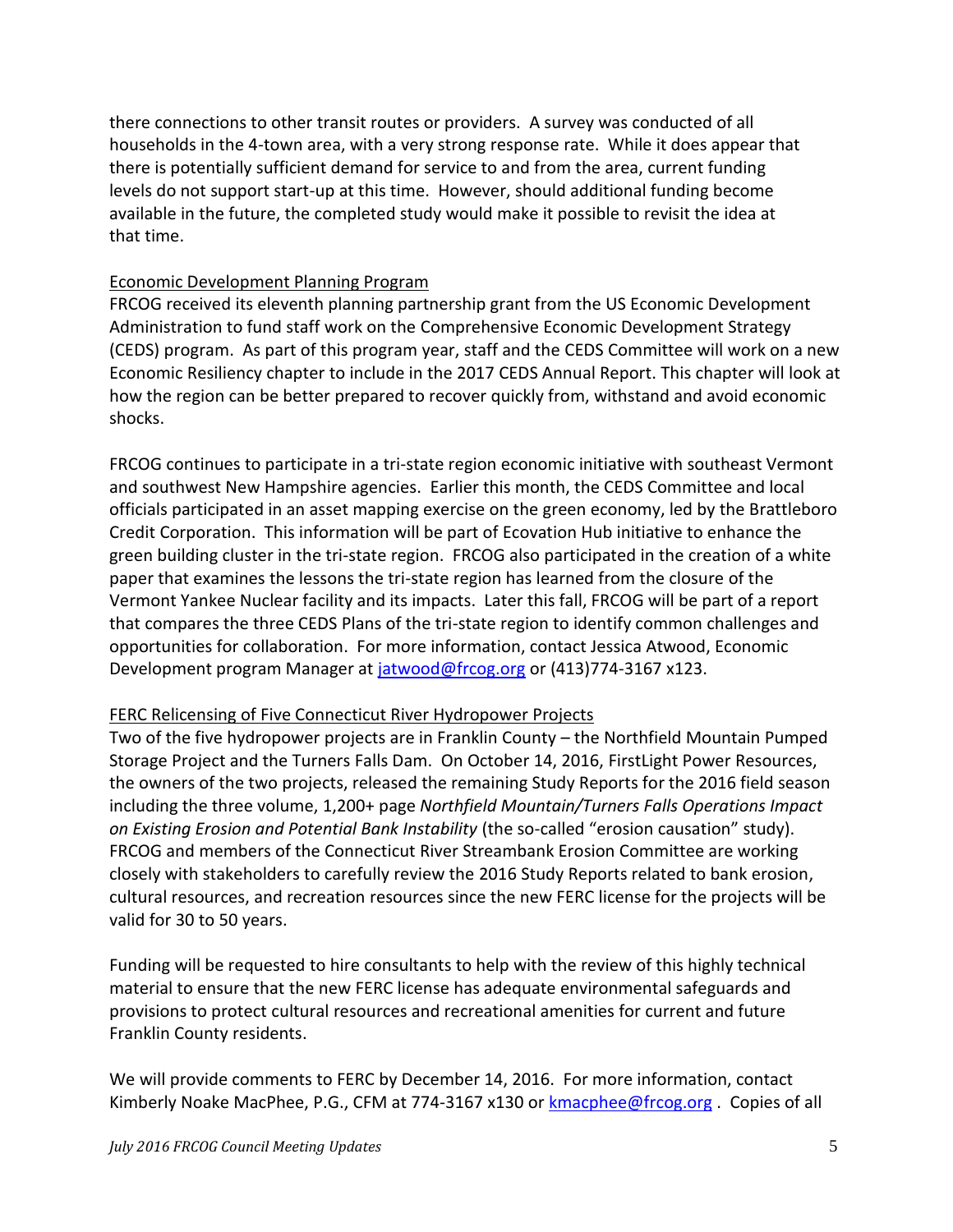the study reports can be accessed at FirstLight's relicensing website <http://www.northfieldrelicensing.com/Pages/default.aspx> .

# Intercity Rail Expansion

FRCOG and PVPC have been working with MassDOT to expand intercity passenger rail service between Greenfield and Springfield (the Knowledge Corridor) with connections to New Haven and beyond, and on 10/26 presented a status report to Congressmen McGovern and Neal. Our goal is to add 4 new round trip - two a.m. and two p.m. - trains per day between Greenfield and Springfield that align with the route schedule expansion of CTRail commuter service. CTRail currently expects to initiate expanded commuter rail connecting New Haven-Hartford-Springfield by 8 trains per day beginning in early 2018. It is our current intention to initiate a 3-5 year pilot program to assess schedule, ridership, operation model and value. Amtrak as operator using rehabbed MBTA equipment is the most feasible, economical, and quickest model to implement. Annual operating subsidy, established preliminarily by MassDOT, is estimated at \$3m per year. PVPC and FRCOG will each ask its MPO to support the subsidy cost of the pilot program using the region's allocation of federal congestion mitigation funding starting in FY18 or 19. MassDOT will soon begin the procurement process to rehabilitate seven retired MBTA train sets for intercity routes in the Commonwealth. MassDOT has preliminarily agreed to dedicate three sets to the Knowledge Corridor pilot project.

# Mohawk Trail Woodlands Partnership (MTWP) Project

The intent of the Mohawk Trail Woodlands Partnership Project (MTWP) is to bring recognition and additional financial and technical resources to the 21 municipalities in northwestern Massachusetts, primarily via special designation by the U.S. Forest Service and the Massachusetts Executive Office of Energy and Environmental Affairs to:

- Increase economic development related to forestry and natural resource based tourism
- Support the expansion of sustainable forestry practices and forest conservation on private lands
- Improve fiscal stability and sustainability of the municipalities

In addition to a Plan that was completed in December 2015, a Draft Business Plan, Potential Governance Structure and Draft State legislation have been developed. Meetings with each Franklin County town's Select Board have been completed to discuss the recommendations of the Plan and to determine town interest in proceeding with State legislation to create a Special Designation for the 21-town region. All eleven communities in Franklin County have provided letters of support for proceeding with State legislation for a Special Designation for the 21-Town region. Eight of the ten towns in Berkshire County have also provided letters of support. A final Draft of the proposed legislation has been submitted to our State legislators. For more information, contact Peggy Sloan at [psloan@frcog.org.](mailto:psloan@frcog.org) The Plan is available on our website [\(www.frcog.org\)](http://www.frcog.org/).

# Most Hazardous Intersection in Franklin County

Staff recently completed a year-long study to review crash data in the County over the most currently available 3-year time period, 2011-2013. This study identified areas with multiple crashes, as well as the types of crashes and their severity. Using formulas that take into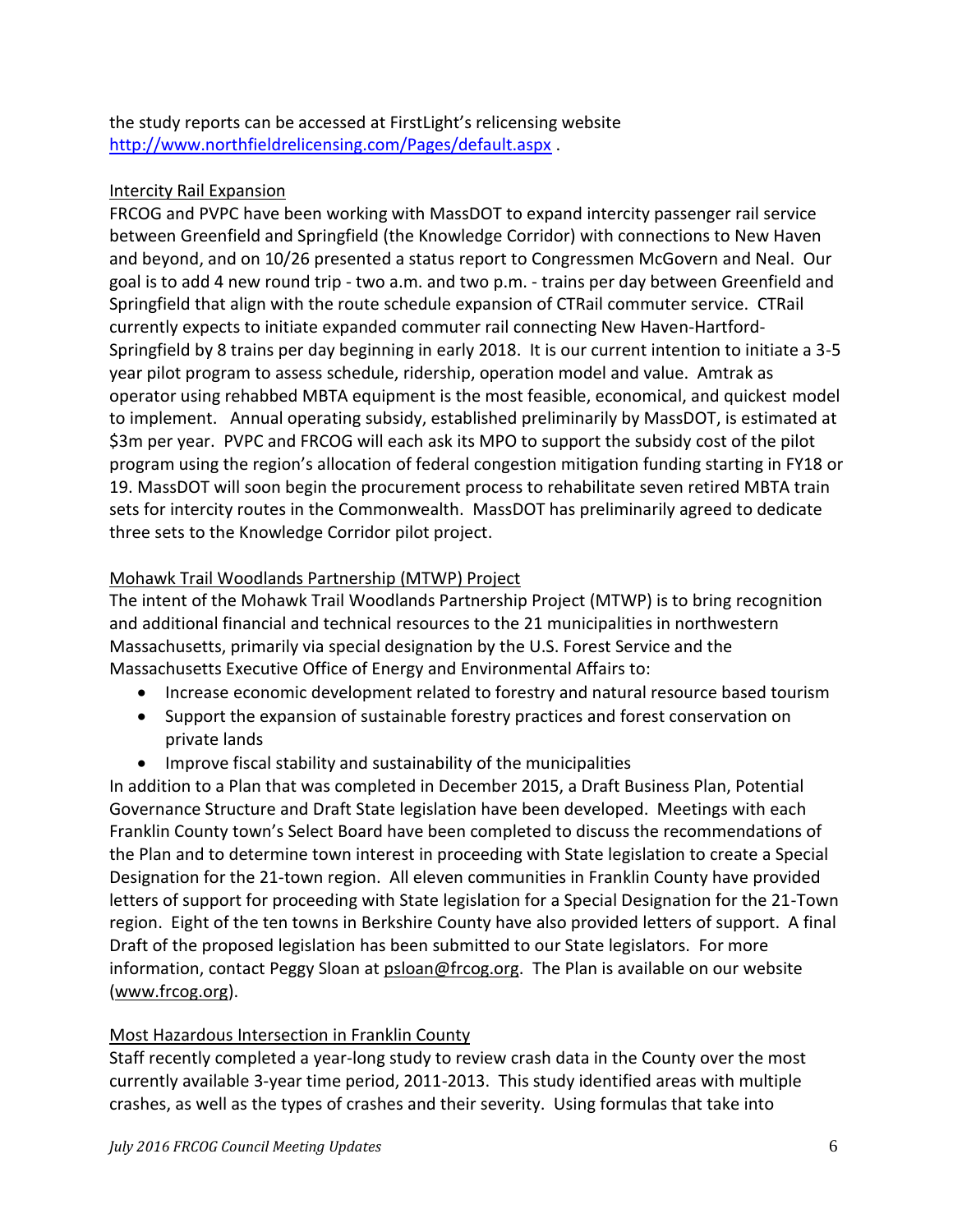consideration the amount of traffic moving through an intersection, the top 50 most hazardous locations in Franklin County were determined. This information is used to help prioritize locations for safety improvements. The full report can be viewed on the FRCOG website.

# Proposed Kinder Morgan-TGP NED Gas Pipeline Project

Staff worked with the FRCPG Regional Pipeline Advisory Committee, the Franklin Regional Planning Board Executive Committee and the FRCOG Executive Committee to identify specific changes to the FERC process that are necessary in order for the gas pipeline permitting process to be responsive to community and regional concerns related to environmental impacts and public health and safety. A letter containing suggested changes to the FERC process was sent to our Federal legislative delegation on August 23, 2016 and we have received positive response from our federal delegation. For more information contact Linda Dunlavy at [lindad@frcog.org](mailto:lindad@frcog.org) or Peggy Sloan at [psloan@frcog.org](mailto:psloan@frcog.org)

# Regional Brownfields Program

With its sixth Brownfields grant from the U.S. EPA, FRCOG has conducted environmental site assessments in Bernardston, Buckland, Charlemont, Greenfield, Heath and Monroe. This work can include historical research and reconnaissance of a site to assess its potential for contamination, assessing the impact of potential contamination through testing of soil, groundwater or building material samples, and if contamination is found a remediation plan to clean-up the site. Completed this past quarter was a Phase I assessment of 130 Charlemont Road in Buckland and a Phase II for a former sawmill property on Martindale Road in Bernardston. Work has continued to support the Town of Monroe with the wood structure of the former Ramage Paper Mill. The Town of Monroe, FRCOG and other partners including TransCanada and state agencies are working together to confirm funding sources to fund abatement and demolition of the structure. As part of this funding, Monroe was awarded a FRCOG Brownfields Clean-up RLF subgrant for up to \$100,000 to support the clean up of hazardous materials from the structure, pending the Town's acquisition of the site. For more information about the program, please contact Peggy Sloan at 774-3167 x133 or [psloan@frcog.org.](mailto:psloan@frcog.org)

# Regional Preparedness Program

Regional Preparedness staff have spent much of this first quarter of FY17 preparing to provide 24/7 on-call support for hospitals, local boards of health, community health centers, emergency medical services, and long term care facilities under the Health and Medical Coordinating Coalition (HMCC). We go live on October 21st.

In order to have contact information for the 500+ HMCC stakeholders at our fingertips, to send emails, mailings, electronic newsletters, or alerts through the Health and Homeland Alert Network, the HMCC hired a database programmer last summer. The whole agency now benefits from an agency-wide Access database that contains contact information on all town officials in Franklin County and beyond. Any staff member can ask the database to provide a list of, say, all highway superintendents in Franklin County, and the database will open a Microsoft Outlook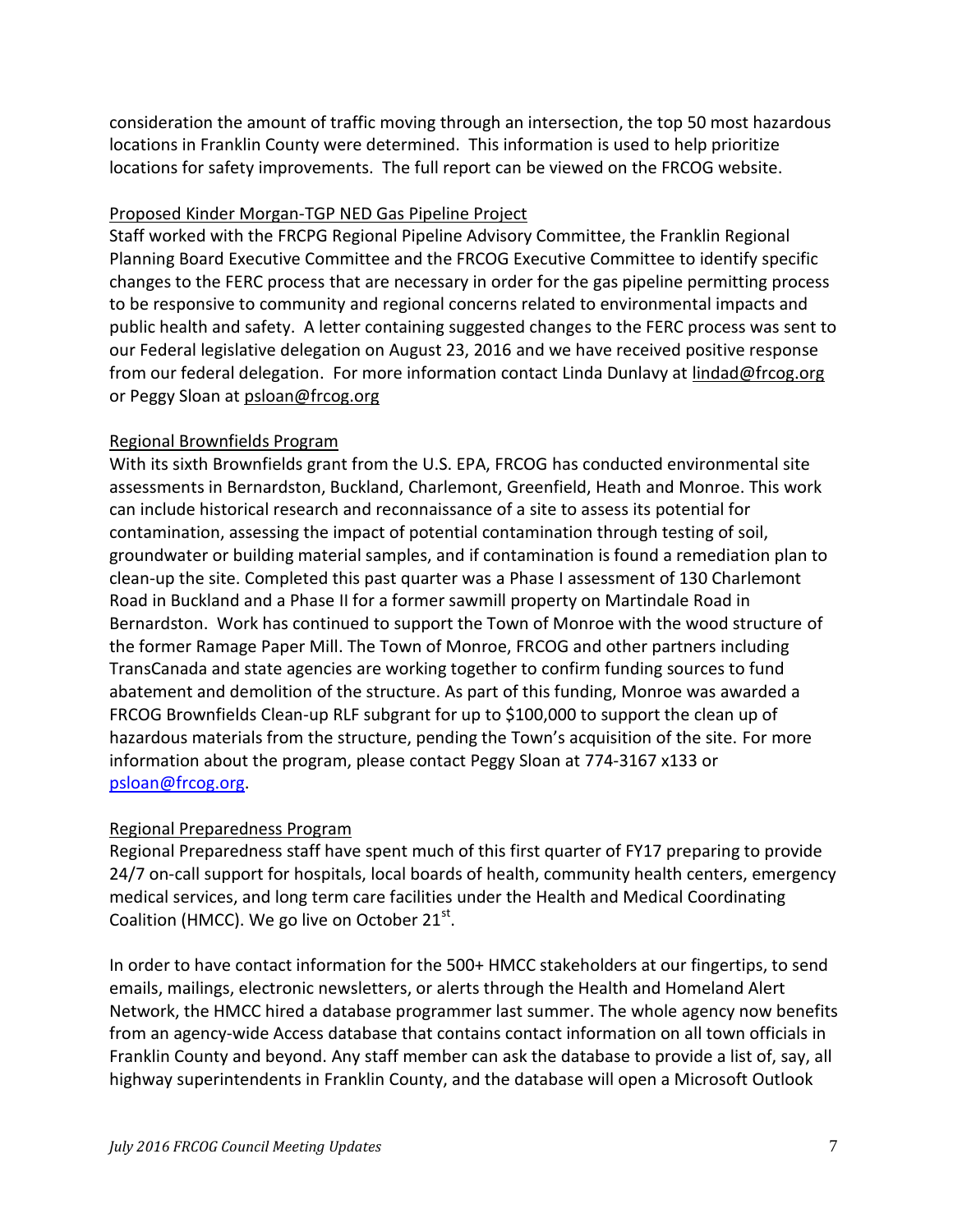email window with the email addresses of all of those highway supers in the blind carbon copy line of the email.

The REPC ran a joint Franklin-Hampshire County full-scale hazmat exercise at the Whately Elementary School in early September. Approximately 30 responders, ranging from firefighters to members of the regional hazmat team, the Northwest MA Incident Management Team, and environmental health officers from Amherst College learned how to identify an unknown liquid, plan an evacuation radius, and get the word out to residents that they need to leave. There was a nice mentoring component built into this exercise for the first time—experienced firefighters and hazmat members guided lower ranking officers through the process, introducing them to managing an incident under the Incident Command System without making them stand in the spotlight alone. It's something we will likely build into future exercises.

# Rural Policy Commission

Linda D. has been appointed as the Franklin County representative to the Massachusetts Rural Policy Commission. The role of the Commission is to identify policy, programming and funding opportunities that will help rural areas prosper. The Commission has created 4 subcommittees: Demographics and Workforce; Economic Development; Infrastructure; and Housing. The FRCOG is providing GIS assistance to map demographic and socioeconomic data and changes over time. At a future Council meeting, Linda will provide a briefing of the Commission.

#### South River Restoration Project

Work was completed on September 29, 2016 for the South River Restoration project in Conway Center. This project included the installation of boulder deflectors and woody debris (tree tops and root wads) to stabilize eroding river banks and the reconnection of the river to a portion of its abandoned floodplain. This river restoration work will increase sediment storage and reduce flood flow velocities, which will improve water quality and habitat and help protect downstream infrastructure. Improving access to floodplains is an increasingly important component of river management efforts that are focused on reducing flood damages and restoring ecological complexity along rivers heavily impacted by past human land use. Funding for the project came from a grant awarded to the FRCOG by MassDEP's s.319 grant program and \$100,000 provided by the Town of Conway's Community Preservation Act Fund. The river restoration plans are available on FRCOG's website. For more information, contact Kimberly Noake MacPhee, P.G., CFM, at [kmacphee@frcog.org](mailto:kmacphee@frcog.org) or 413-774-3167 x130.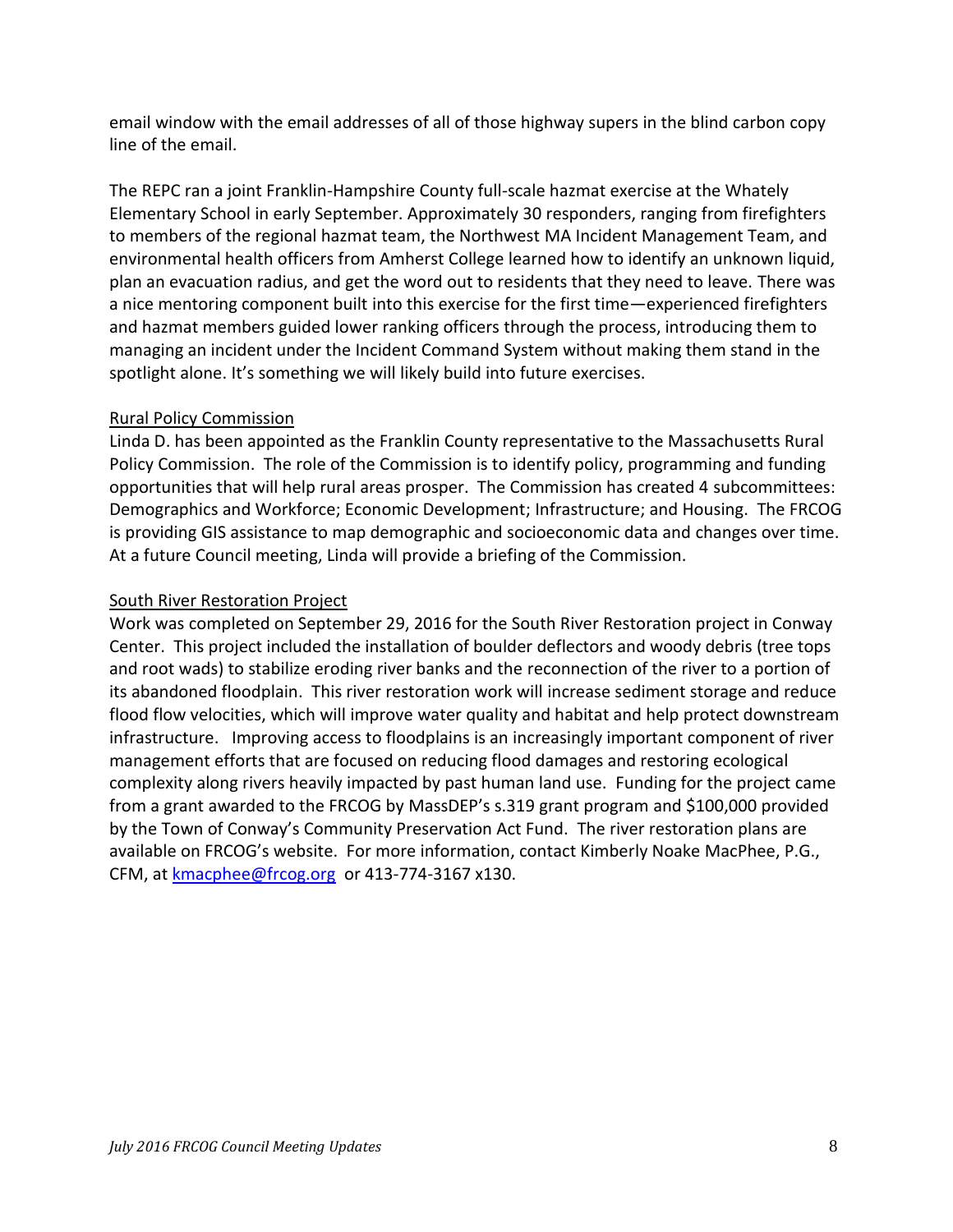

#### Western Region Homeland Security Advisory Council (WRHSAC)

The following are some of the current WRHSAC projects for which FRCOG staff is providing program management and administrative support. Any questions can be directed to Raine Brown at [raine@frcog.org.](mailto:raine@frcog.org)

 WRHSAC is continuing efforts to improve area readiness related to active shooter incidents. A full-scale exercise was held at Six Flags New England in September involving 250 participants from western MA. An After Action Report (AAR) is being finalized. WRHSAC will utilize the AAR to identify future projects and trainings.

jute netting.

 A Family Reunification Plan Template is being developed. Municipalities and agencies will be able to use the template to build their own family reunification plan. Best practices research has been completed and the first draft of the template is underway. WRHSAC anticipates publishing the template in later winter/early spring 2017. This work is being conducted by FRCOG Planning staff and staff from other western MA RPAs.

# **Personnel Committee Update**

#### Personnel Policy Update

Five policies were presented for First Reading in July. No changes have been made since then.

- Retiree Health Insurance edits have been reviewed by legal counsel and the policy complies with current court cases.
- Domestic Violence Leave this is a new state law that needs to be added to the Policy; law provides some discretion about type of leave that can be taken.
- Access and Use of Telecommunications System
- Social Networking Policy
- Mobile Devices Provided by the FRCOG